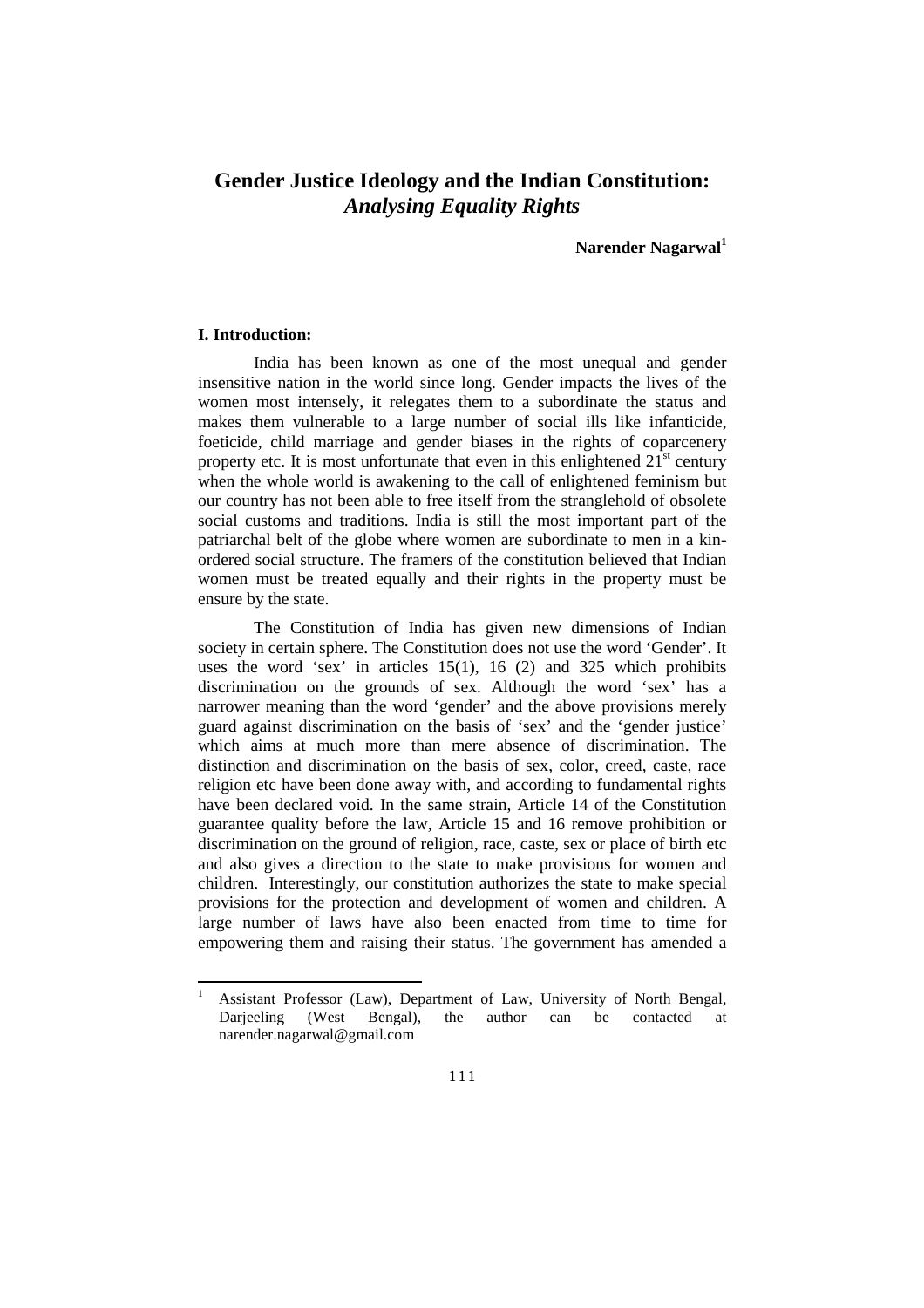number of laws that affected women adversely including laws related to dowry, rape, cruelty, maintenance, marriage, domestic violence, prostitution and obscenity etc. The apex court of India has passed several progressive judgments favouring women. Various welfare and development schemes have been introduced to improve the living conditions of women and to increase their access to and control of material and social resources. Further, various special steps have been taken to remove legal, social and other constraints and disparities to enable them to make use of the rights and opportunities made available to them yet there are many outdated social customs and traditions which are still followed, they wield more power and authority than the statutory enactments and undo, most of the gains of these pragmatic programmes resulting in inequitable distribution of the fruits of progress and development.

 Despite all these legislative measures and progressive laws, the women still considered as symbol of honour and have been treated as property by their male family members. The concept of equality and gender justice hardly matters for women at large if we examine the practical scenario, as women hardly enjoy any liberty in our so called democratic society. The rampant of incidents of Horror Killing (killing daughter in the name of family honour if they decided to get married with her own wish) in various parts of the country exhibit the ugly face of gender based discrimination can be seen not only in rural area but anywhere in our society. $2$ 

# **II. Gender Justice--- Protectionist Approach:**

 $\overline{a}$ 

The debate over the meaning of equality is further complicated in the context of women and gender equality. There have been a section of Indian society who believe that men and women can't be remain as same. The woman need protection because she is different from men-women are understood as weaker due to various reasons including some biological factors that put her identity subordinated thus she need of protection. The followers of protectionist approach considered that any rule or practice that treats women differently than men can be justified on the basis that women and men are different, and that women need to be protected. This protectionist approach simply accepts traditional and patriarchal discourses that construct women as weak, biologically inferior, modest and so on. These are the so called feminine of characteristics are as natural and thus, as appropriate starting place for regulation. In order to recognise their approach the protectionists even clothed their argument with glorious Hindu tradition, the sacred role of women as mother, wife and an obedient daughter. The protectionists further assertion that a woman's position as wife has been

<sup>2</sup> J P Attray, *Crime against Women*, Vikas Pub. House, New Delhi, 1988.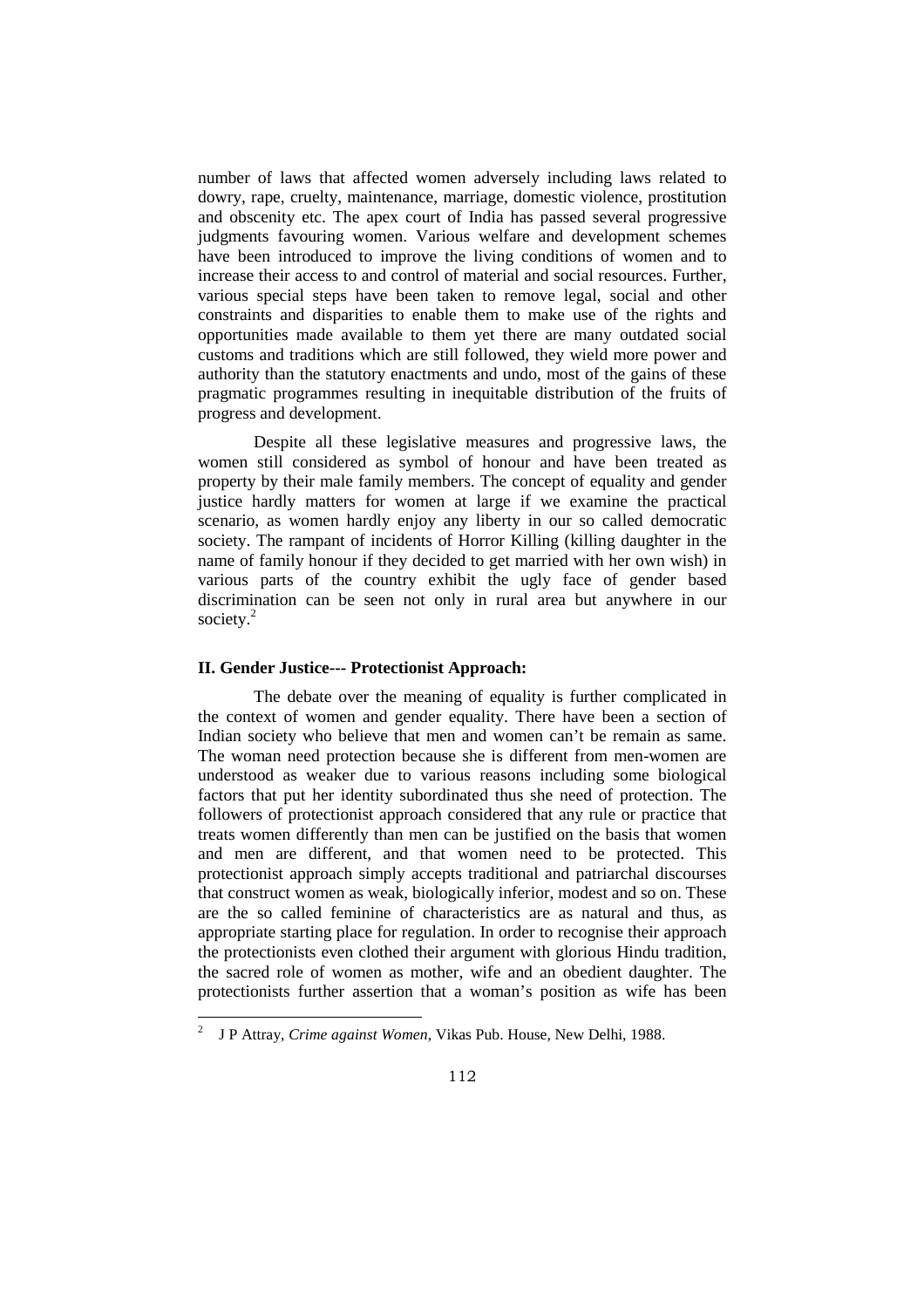given the highest place over all other roles which she required to play because it is here that she is required to perform the most strenuous of duties and the most difficult of responsibilities. As a wife, she is beyond everything else and sits on pedestal as high and as glorious as the imagination can reach.<sup>3</sup> The women role as mothers are similarly celebrated and naturalised as an inevitable consequence of the biological difference between men and women. This approach tends to essentialise difference and arguably justified the differentiate treatment to the women as natural and inevitable. But amazingly there is no interrogation of the basis of the difference, nor paid any consideration of the impact of the differential treatment on women. In the name of protecting women, this approach often serves to reinforce their subordinate status. For example law that deny women basic civil and political rights such as right to vote or right to own property could be, and in the past were justified on the basis that women were different, and need protection.

# **III. Gender Justice--- Equality Approach:**

Gender equality, as an ideal, has always eluded the constitutional provisions of equality before the law or the equal protection before the law. This is because equality is always supposed to be between equals and since the judges did not concede that men and women were equal, gender equality did not seem to them to be a legally forbidden inequality.<sup>4</sup> In *Bradwell v*. State of Illinois<sup>5</sup>, Justice Brdley of the US Supreme Court said, "The natural and proper timidity and delicacy which belongs to the female sex evidently unfits it for many of the occupations of civil life. The permanent destiny of and mission of a women are to fulfil the noble and benign office of wife and mother. This is the law of the creator."

It is also worthwhile to mention the words of an eminent American Judge who after tracking the historical background, explained the need for special provisions being made for women. Thus in *Muller v. Oregon*,<sup>6</sup> it was stated "That women's physical structure and the performance of maternal functions places her at a disadvantage for subsistence is obvious. History discloses the fact that woman has always dependent upon man. He established her control in various forms, with diminishing intensity, has continued to the present."

<sup>3</sup> V L Deshpande, *Women and the New Law*, Punjab University Publication, Chandigarh, 1984

<sup>4</sup> S P Sathe, "Gender, Constitution and the Courts"- Endangering Law-Essay in Honour of Latika Sarkar, Eastern Book Co., Lucknow 1999

<sup>5</sup> *Bradwell v. State of Illinois*, 83 US 130 (1973)

<sup>6</sup> *Muller v. Oregon*, 208 US 412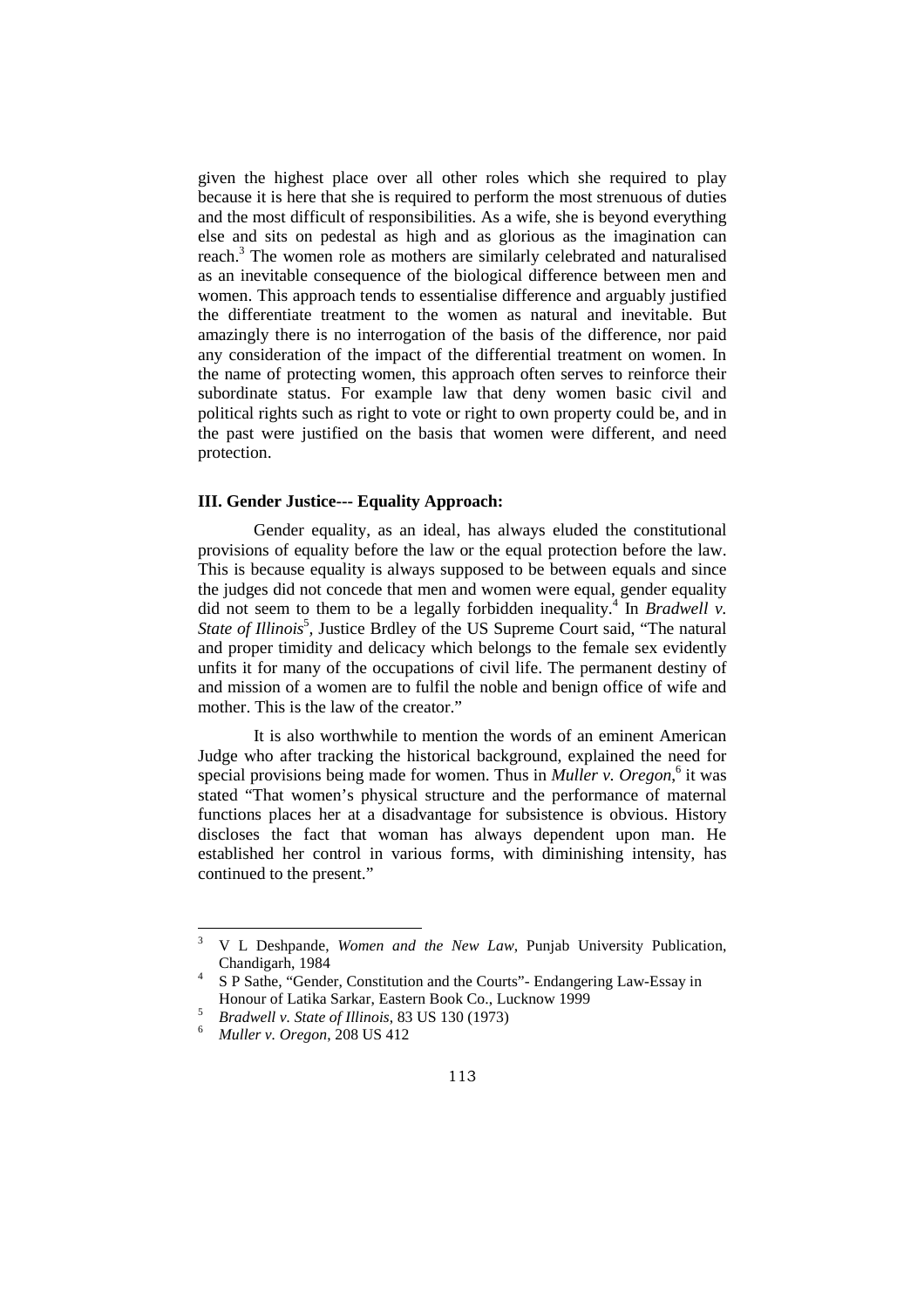Gender based equality is just elusive concept in the absence of right to live with dignity. In *Neera Mathur v. LIC*<sup>7</sup>, the court recognised that privacy was an important aspect of personal liberty. In the instant case the Supreme Court shocked to learn that an LIC questionnaire sought information about the dates of menstrual cycle and details of past pregnancies, and the petitioner was terminated for not providing correct information to the LIC. The apex court held that such questionnaire is a direct invasion to privacy and violation of right to life as enshrined under Article 21 of the Constitution. In another case *Zahida Begum v. Mushtyaqe*<sup>8</sup> Ahmed, the judiciary uphold the right of dignity and privacy of women. In this case the a suit was filed by the wife for dissolution of marriage on the ground of impotency of husband as the he was unable to perform marital obligation. The husband denied that he is impotent, on the contrary he requested to the court that wife be directed to undergo medical check up so as to ascertain her virginity. Karnataka High Court held that the direction of the trail court to the wife to undergo virginity test was improper and invaded privacy of the women petitioner, which was violation of Article 21 of the Constitution.

The equality approach asserted that relationship between men and women is seen as one of the promoting equality. The advocates of this approach believe that there should be a gender neutral law which should not discriminate on the basis of sex. In this approach, women are understood to be same as men and should be treated as men. Any legislation or customary practice that treats women differently than men is seen to violate the equality principle. This sameness approach has been used to strike down provisions that treat women and men differently.

Some feminist legal scholars have endorsed this conception of equality according to which gender difference ought to be irrelevant, and women ought to be treated exactly the same as men. These feminist argue that any recognition of gender difference in the past has simply been a justification for discriminating against women. Advocates of this approach argue that so called "special treatment" has historically been a double edged sword, that is, under the guise of protection, it has been used to discriminate against women. Any recognition of difference between men and women, and any attempt to accommodate those differences is seen to provide a justification for continued unequal and discriminatory treatment.<sup>9</sup> They point to the use of gender difference in the past in prohibiting women the right to vote, to be elected to the government, to be admitted to the legal profession,

 $\overline{a}$ 

<sup>7</sup> (1992) 3 SCC 418

<sup>8</sup> AIR 2006 Kant 10

<sup>9</sup> In the American feminist jurisprudence, Equality approach towards gender is associated with the work of Wendy Williams, "The Crisis in Equality Theory and Maternity, Sexuality and Women" 1982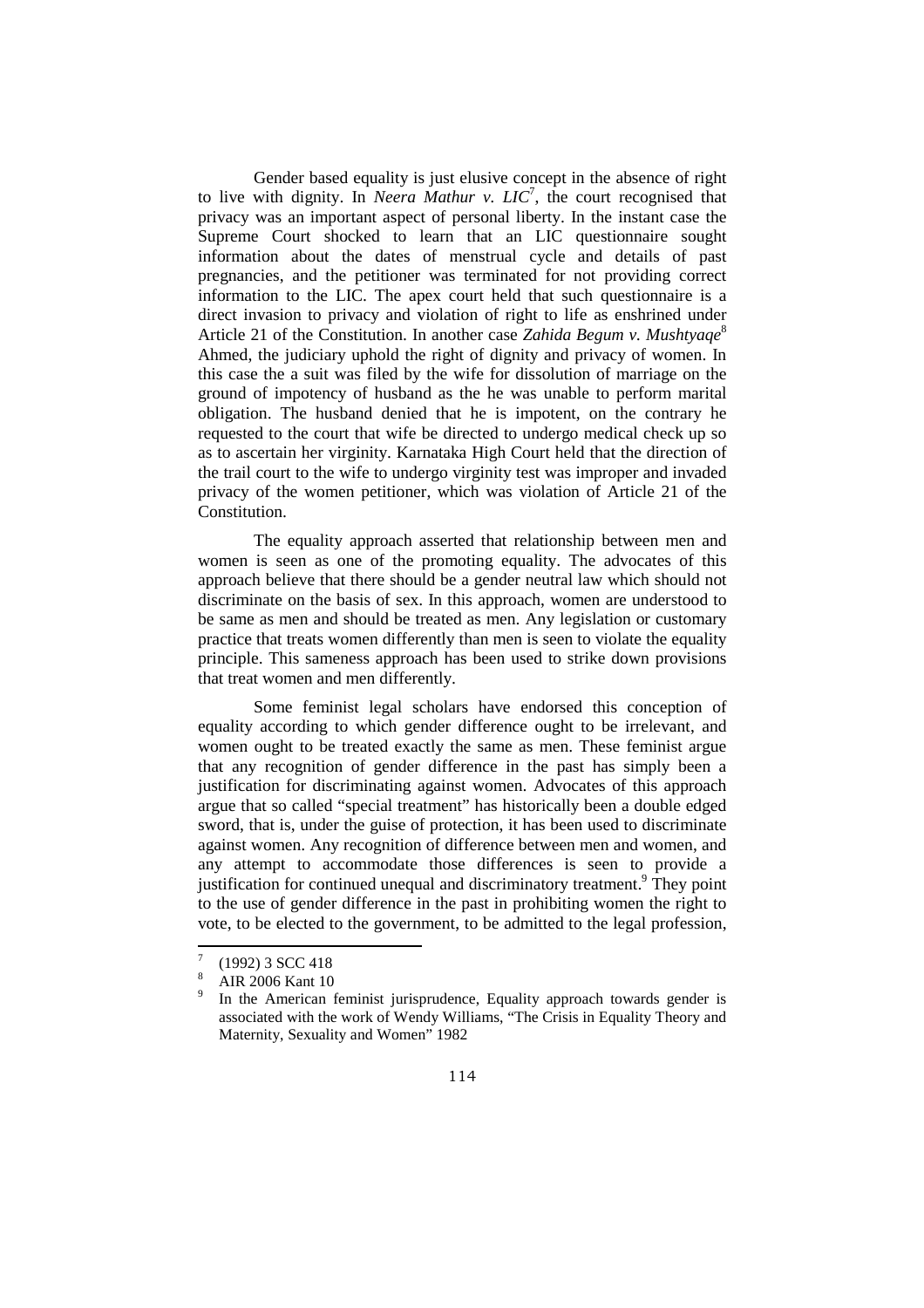and other such participation in the economic, political and cultural dimensions of the society.<sup>10</sup>

The framers of the Indian Constitution took note of the adverse and discriminatory position of women in society and took special care to ensure that the State took positive steps to give her equal status. Articles 14, 15(2) and (3) and 16 of the Constitution of India, thus not only inhibit discrimination against women but in appropriate circumstances provide a free hand to the State to provide protective discrimination in favour of women. These provisions are part of the Fundamental Rights guaranteed by the Indian Constitution.<sup>11</sup> The preamble of Indian constitution inter alia, assure justice-social, economic and political; equality of status and opportunity and dignity of the individual. The fundamental rights guarantee gender equality under law, Article 14 and 15 prohibits discrimination on the basis of sex by the state; Article 15(3) provides that nothing in this Article shall prevent the state from making any special provisions for women and children. Article 16 (1) guarantees equality of opportunity for all citizens in matters relating to employment or appointment to any office under the state and Article 16 (2) forbid discrimination in respect of any employment or office under the state on ground only of religion, race, caste, sex etc. Article 23 provides right to equality, special provisions, right against discrimination on ground of religion, race, sex etc. and right against exploitations.<sup>12</sup>

Part IV of the Indian Constitution contains the Directive Principles which are no less fundamental in the governance of the State and inter alia also provide that the State shall endeavour to ensure equality between man and woman. Notwithstanding these constitutional mandates/directives given more than fifty years ago, a woman is still neglected in her own natal family as well as in the family she marries into because of blatant disregard and unjustified violation of these provisions by some of the personal laws. Pandit Jawaharlal Nehru, the then Prime Minister of India expressed his unequivocal commitment to carry out reforms to remove the disparities and disabilities suffered by Hindu women. As a consequence, despite the resistance of the orthodox section of the Hindus fundamentalists, the Hindu Succession Act, 1956 was enacted and came into force on 17th June, 1956. It applies to all the Hindus including Buddhists, Jains and Sikhs. It lays down a uniform and comprehensive system of inheritance and applies to those governed both by the Mitakshara and the Dayabahaga Schools and also to those in South India governed by the Murumakkattayam, Aliyasantana, Nambudri and other systems of Hindu Law.<sup>13</sup> The Hindu Succession Act  $\overline{a}$ 

 $\frac{10}{11}$  Ibid

<sup>11</sup> P M Bakshi, "The Constitution of India" Universal Law Publishing, New Delhi-2010

<sup>&</sup>lt;sup>12</sup> J N Pandey, "Constitutional Law of India" Published by CLA, 2008

<sup>13</sup> Paras Dewan, Family Law, 2008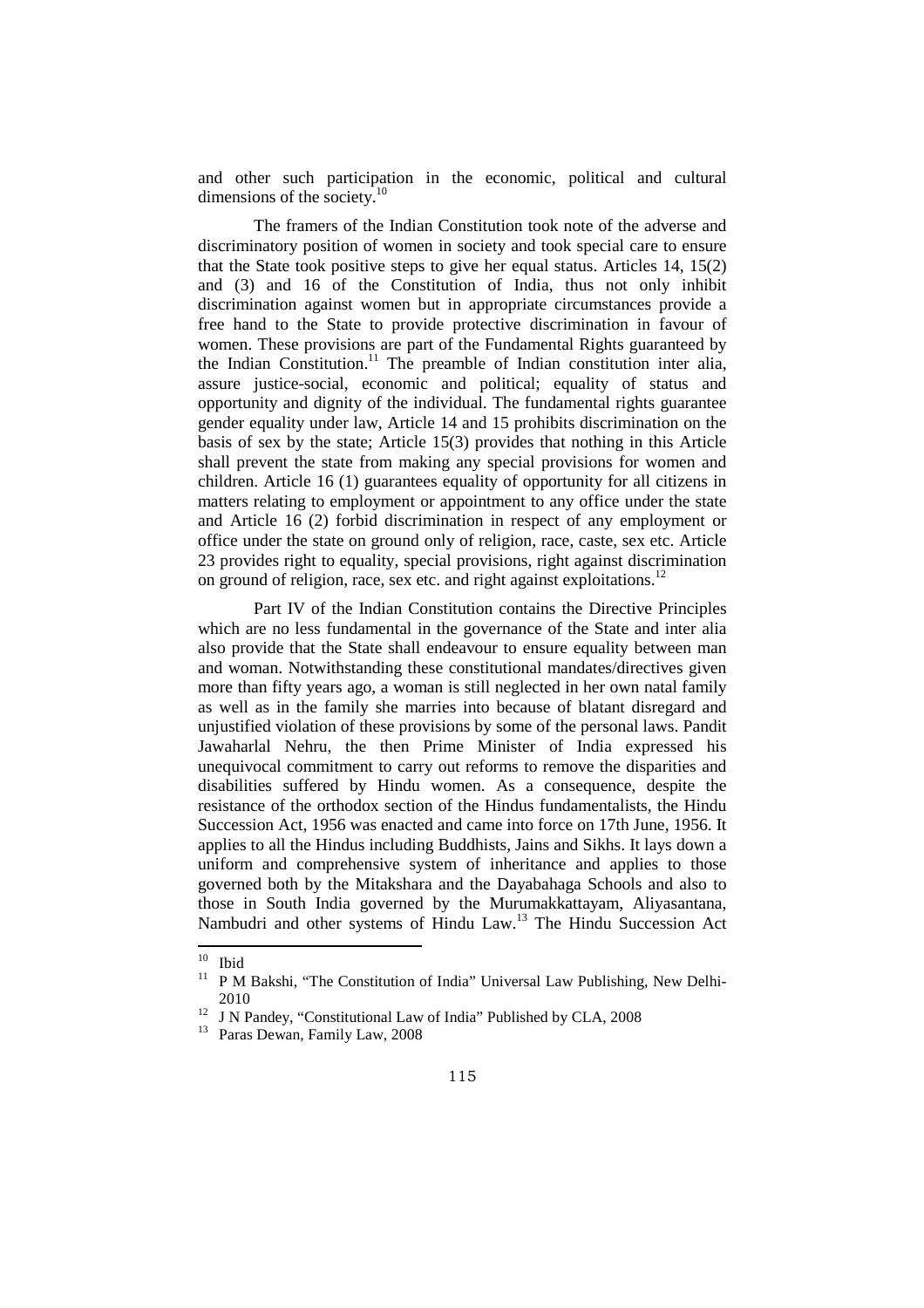1956 is the direct outcome of the independent struggle and also an attempt for the practical application of Constitutional ethos. Hindu women had no right of inheritance to the property of her father. There were many enactments like Hindu Women's Right to Property Act, 1937. Hindu Law of Inheritance (Amendment) Act, 1929 but none of them ensured right of inheritance to the impartible property in equal footing with other male.<sup>14</sup>

#### **IV. Gender Justice--- Historical approach:**

The famous Hindi poet Tulsidas had equated the status of women like animals in these words, "*dhor, ganwar, shudra aur nari, ye sab taadan ke adhikari*". Its means animals, illiterates, untouchables and women deserve to be punished. The famous quote of Tulsidas had exhibited the glaring picture of worse form of human rights violation against certain deprived categories during that period<sup>15</sup>. The position of women was also not okayed during the Mahabharata as it becomes a debatable issue whether woman had an existence as a human being or mere a chattel. Even during the Vedic age the status of women was not so better than in the subsequent period. In those days a woman was held in great respect and enjoyed considerable rights and privileges but her status had been remained as inferior from her counterpart. She was considered a goddess and was adored. Generally, although the birth of a girl was not a cause of rejoicing, she did not suffer on that count. After marriage she was regarded as a part of her husband and her presence was inevitable in every religious functions. She shared equal rights and responsibilities with her husband in the family. The only disability from which she suffered in those days was that she did not, in general, have the right of inheritance. The women are understood as historically disadvantaged group in this approach, and as such, in need of compensatory or corrective treatment. Within this approach the gender based discrimination is often seen as relevant, and as requiring recognition in law.<sup>16</sup>

The Vedic literature prescribed inheritance to the unmarried daughter and to a brotherless married daughter. The daughters with brothers however, were excluded from the rights of inheritances. The general opinion of Hindu society at that time was that sisters got no share in the patrimony if they had brothers. The husband and wife are treated in the vedic age as joint owners of the household and in that way, of its property. This theory of joint ownership helped the wife only in securing a number of minor rights and

<sup>&</sup>lt;sup>14</sup> Bikash Ranjan Bhattacharya, "Gender Inequality in Right of Inheritance", "Gender Justice" Calcutta University, R. Cambray Pub. Co. 2006

<sup>&</sup>lt;sup>15</sup> Sukhdeo Thorat, "Hindu Social System and Human Rights of Dalits" Critical Quest Pub.2004

<sup>&</sup>lt;sup>16</sup> B R Ambedkar, "The Hindu Social Order-Its Unique Features" Vol-3, Deptt. Of Education, Govt. of Maharashtra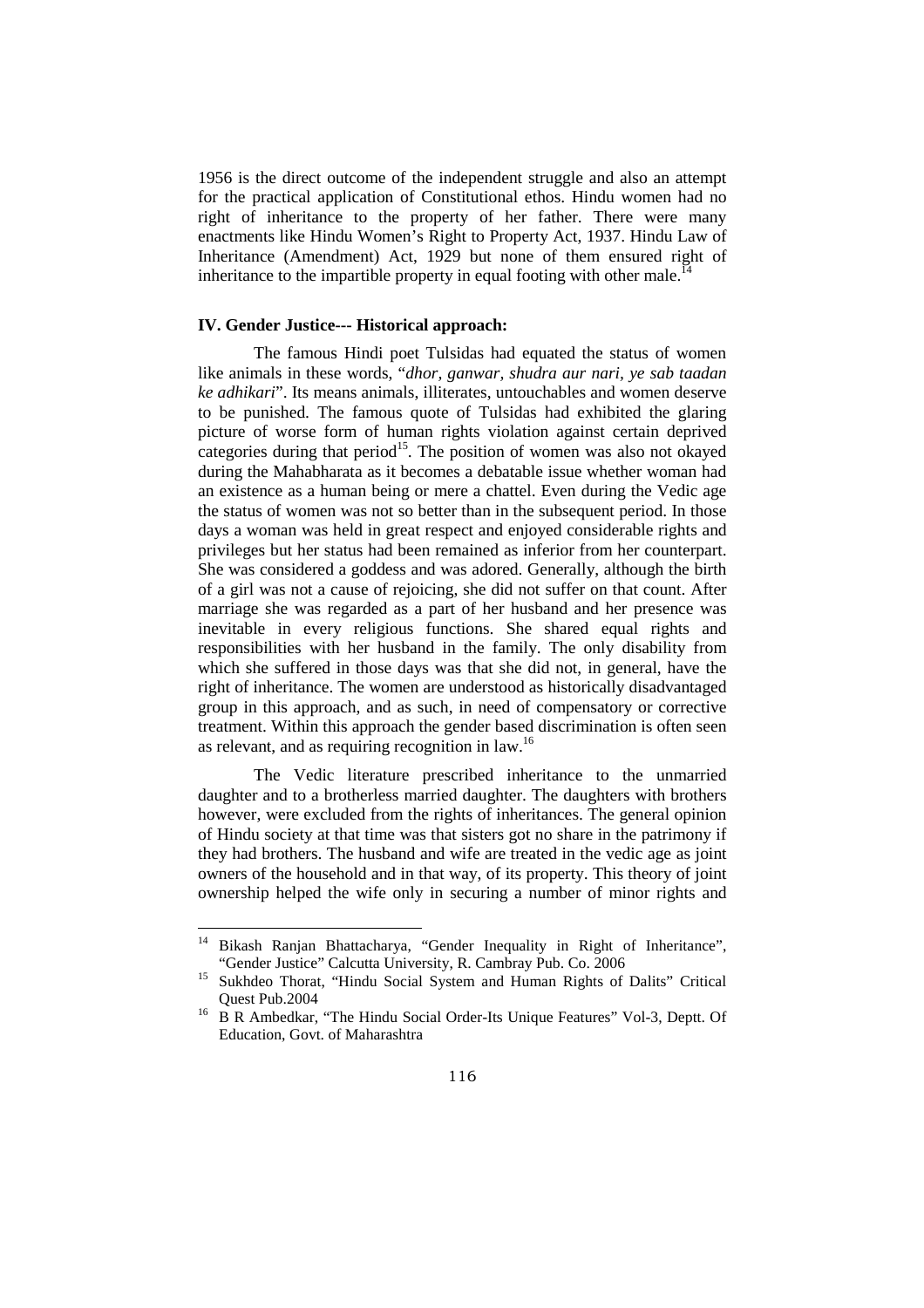privileges, such as enjoying wealth together and having proper provision for maintenance. However, it did not secure for her an absolute equality with the husband in the ownership of the property. Thus the wife in the vedic age was devoid of property rights. However, the vedic age literature recognized her right to own *stridhana*. During Vedic times, the widow was not given any right of inheritances in her husband's property. But a childless widow was entitled to succeed to her husband's estate. At that time the customs of niyoga was very common and consequently widow without sons were very few. With the evolution of the concept of private property, the woman gradually lost her status. Her physical weakness and other incompetency such as with regard to performance of religious rites and ceremonies gave an excuse for the assignment of an inferior status to her.<sup>17</sup>

Baudhyana, the reputed founder of *Yajurveda* excluded a Hindu Woman from inheritance. He based his theory of exclusion of woman from inheritance on the authority of the Sruti text. "Women are considered to be destitute of strength and of a portion" Saying that devoid of prowess and incompetent of inherit women are useless, he propounded that Vedas declared no inheritance to a women.<sup>18</sup> The interpretations of the Vedic text as given by the Boudhyana become subject of controversy among eminent scholars. However, the Boudhayana never thought that a woman to be capable of independent status. According to Prof. Gangotri Chakraborty a father protects a woman in her childhood, the husband protect during her youth, and the son in her old age. "Manu says that a women is not entitled to independence in any period of her life", observed Prof. Chakraborty.<sup>19</sup> This led her towards further subordination and helplessness and she continued to fall lower so as to remain always under the protection of father, husband and sons as the case may be.<sup>20</sup> The historical approach suggests that women's position in all respects continued to be subordinate –economically, politically and socially-to men. In Hindu society, which was the majority community, the practice of child marriage prevailed. Some of these child brides become widow at an early age and were forced to live ascetic life ever since. A man could marry as many wives as he liked but a widow could not re-marry. The plight of the women especially the widows was most pathetic. They were exploited by male relatives not only at home but outside the home.

<sup>&</sup>lt;sup>17</sup> Bikash Ranjan Bhattacharya, "Gender Inequality in Right of Inheritance", Gender Justice, Calcutta University, R. Cambray Pub. Calcutta, 2006

<sup>&</sup>lt;sup>18</sup> Mamta Rao, "Law Relating to Women and Children" Eastern Book Co. Lucknow 2008

<sup>&</sup>lt;sup>19</sup> Prof. (Dr.) Gangotri Chakraborty, Head, Department of Law, North Bengal University in "Gender Justice" by Calcutta University, R. Cambray Pub. Calcutta 2006

 $^{20}$  Ibid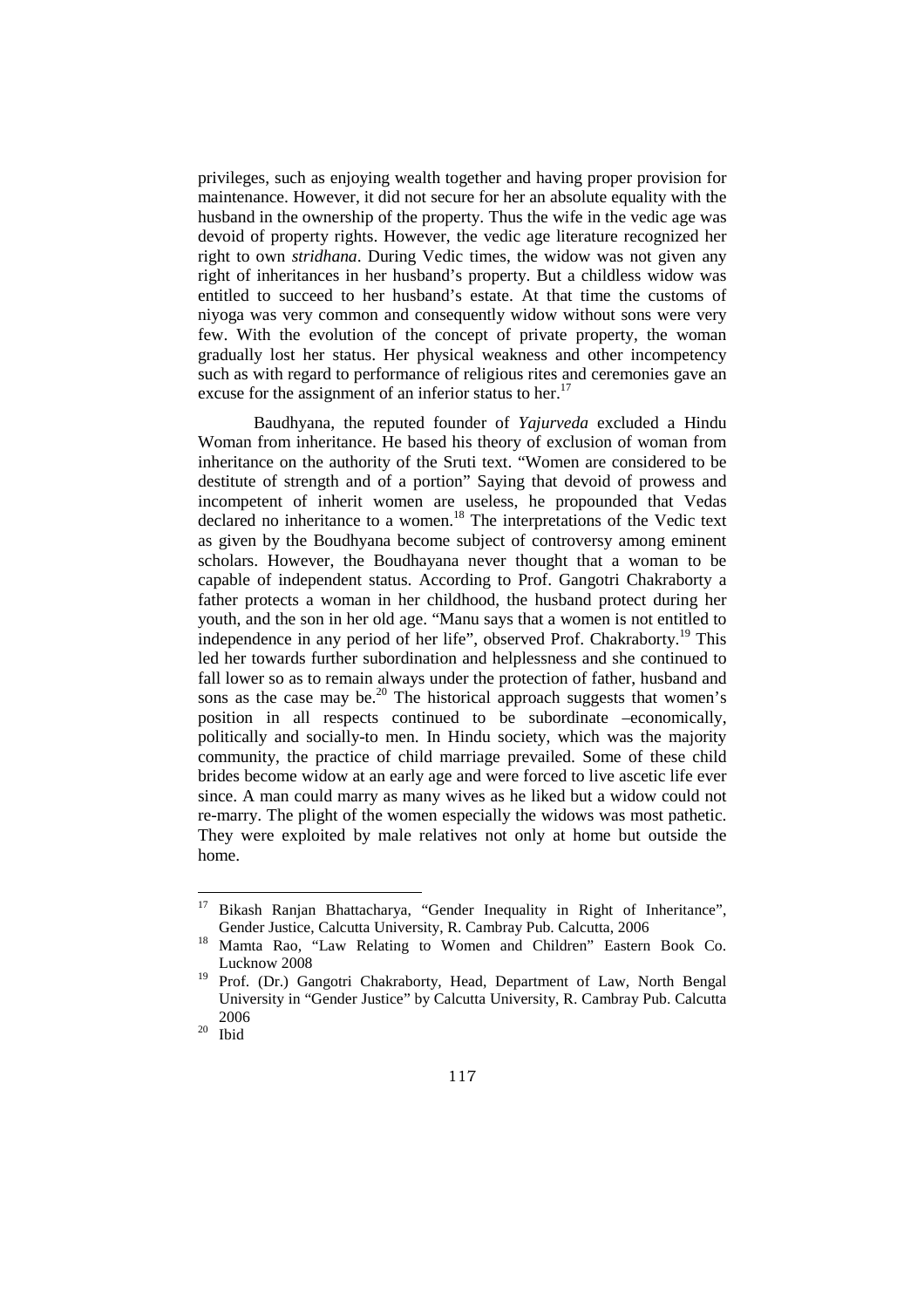#### **V. Gender Justice--- Position of Women under Joint Hindu Family:**

The position of a woman in the joint Hindu family was even worse. She was regarded as having a fair inferior position in the joint family. In the matter of succession a woman be she a wife, widow, mother, daughter or sister could not be succeed to the Mitakshara joint family property. She was entitled to maintenance. Undivided brothers and their sons excluded the widow and daughter of a deceased brother and they had only a right of maintenance and were at the mercy of the surviving brothers. In their helpless state, they were rarely in a position to enforce even their rights of maintenance against recalcitrant brothers.<sup>21</sup>

Males in the joint Hindu family in contrary enjoyed a far superior position as they formed an inner circle known as the joint hindu family. Joint ownership being the privileges of the male members in the family, females were precluded from acquiring any interests in the coparcenery property. Thus very restricted rights were conferred upon the females with regard to succession, partition and interest in joint family property. In short in ancient times there was gender discrimination under Hindu law and a male alone could be hold and enjoy proprietary rights as he pleased. These differences between men and women in Hindu law were attacked by a section of Hindus. The champions of the cause of the Hindu woman had their say and gained their first victory when the Hindu Women's Right to Property Act, 1937 was enacted. The avowed object of the Act, as exhibited by its title was to confer fresh rights on Hindu women, but it covered only the widows and not all Hindu women. Prior to the commencement of this Act, a widow in respect of the separate property left by her husband had, both in the Mitakshara and Dayabhaga schools, no right of inheritance when the deceased husband left a son, a grandson or great grandson.<sup>22</sup>

# **VI. Reformative Phase towards Equality Rights:**

It is well established fact that codification of the Hindu Personal Law was on the top priority during the colonial period by the Hindu Law Committee which was appointed on 25 January 1941. The said committee was formed to advise the Government of India on the best methods of dealing with anomalies and uncertainties resulting from the Hindu Women Right to Property Act 1937. The committee expressed itself in favour of codification of Hindu Law in stages but reforms were opposed by Hindu conservatives within the Congress Party. The Provisional Parliament which the Constituent Assembly took up this work in Independent India and Dr. B

 $21$  See Constitutional Debates on Hindu Code Bill

Views expressed by Dr. Poonam Pradhan Saxena, Professor, Faculty of Law, Delhi University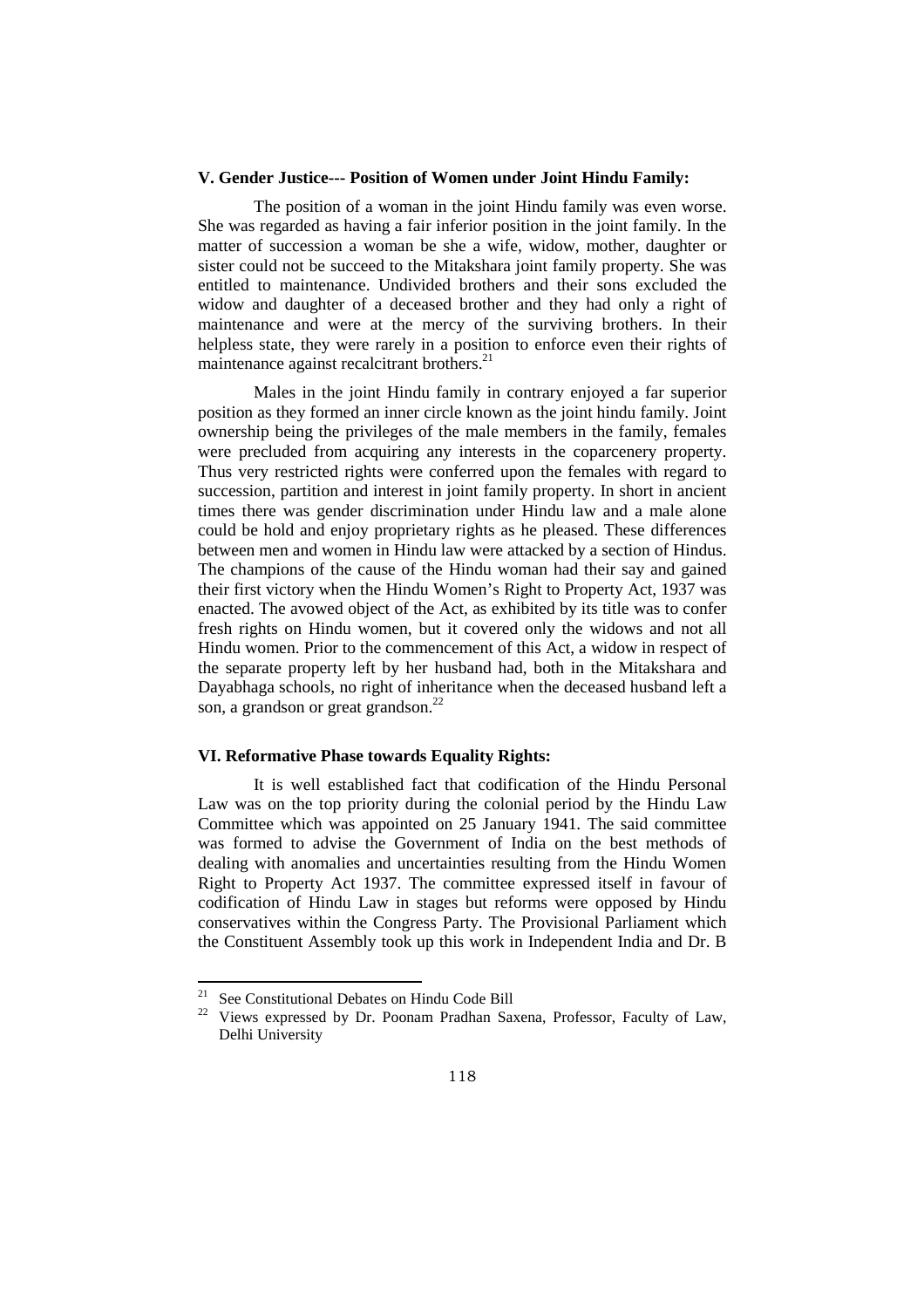R Ambedkar improved some of the draft Bills of Hindu Laws<sup>23</sup>. After winning the election in 1952, which was the first general election on adult franchise in India, Nehru brought forward the codification of the Hindu Personal Law in four legislations, namely the Hindu Marriage Act 1955, Hindu Adoption and Maintenance Act 1956, Hindu Minority and Guardianship Act 1956, Hindu Succession Act 1956. The first major reform amongst of the above was declaring the Hindu marriage monogamous that a marriage contracted by a Hindu whose spouse was living as void. $^{24}$  The Act provided the divorce on certain grounds. $^{25}$ 

To give better right to Hindu woman Parliament in 1956 enacted the Hindu Succession Act 1956, as the various schools of Hindu law laid down different orders of succession with regard to the Hindu women's position in the Mitakshrara and her rights therein, in order of succession and the share to be allotted to her strong divergent views prevailed. The act was enacted to provide a just and proper solution to these and other problem. It did not merely codify the existing Hindu law of succession, but in reformative spirit made fundamental changes therein. The Act may be justly called Hindu female's *Magnacarta* of property rights. The following reforms have been introduced:

**VI. I.** To remove the distinction of Mitakshara and dayabhaga rules of inheritances and introduced a uniform rules of inheritance and comprehensive system of inheritances applies *inter alia.* 

**VI. II.** To remove the divergent categories of stridhana and rules relating to its succession.

**VI. III.** It removes the distinction between the son and the daughter in the matter f right to inherit the property the share to be allotted to them and the nature of the property they obtain.

**VI. IV.** The Act makes the widow entitled to succeed not only to the intestate's separate property. Further, she is ranked at par with the son.<sup>26</sup>

<sup>23</sup> Ganvir, Ratnakar in "Dr. Ambedkar and Hindu Code Bill", Ratna Mitra Prakashan, Nagpur, 1987

 $24$  See Section 11 read with 5(1) of the Hindu Marriage Act, 1956

<sup>&</sup>lt;sup>25</sup> See Section 13 of Hindu Marriage Act 1956

<sup>&</sup>lt;sup>26</sup> Professor Dr. Poonam Pradhan Saxena's, Faculty of Law, Delhi University, "Family Law Lectures", LexLoci Pub. 2008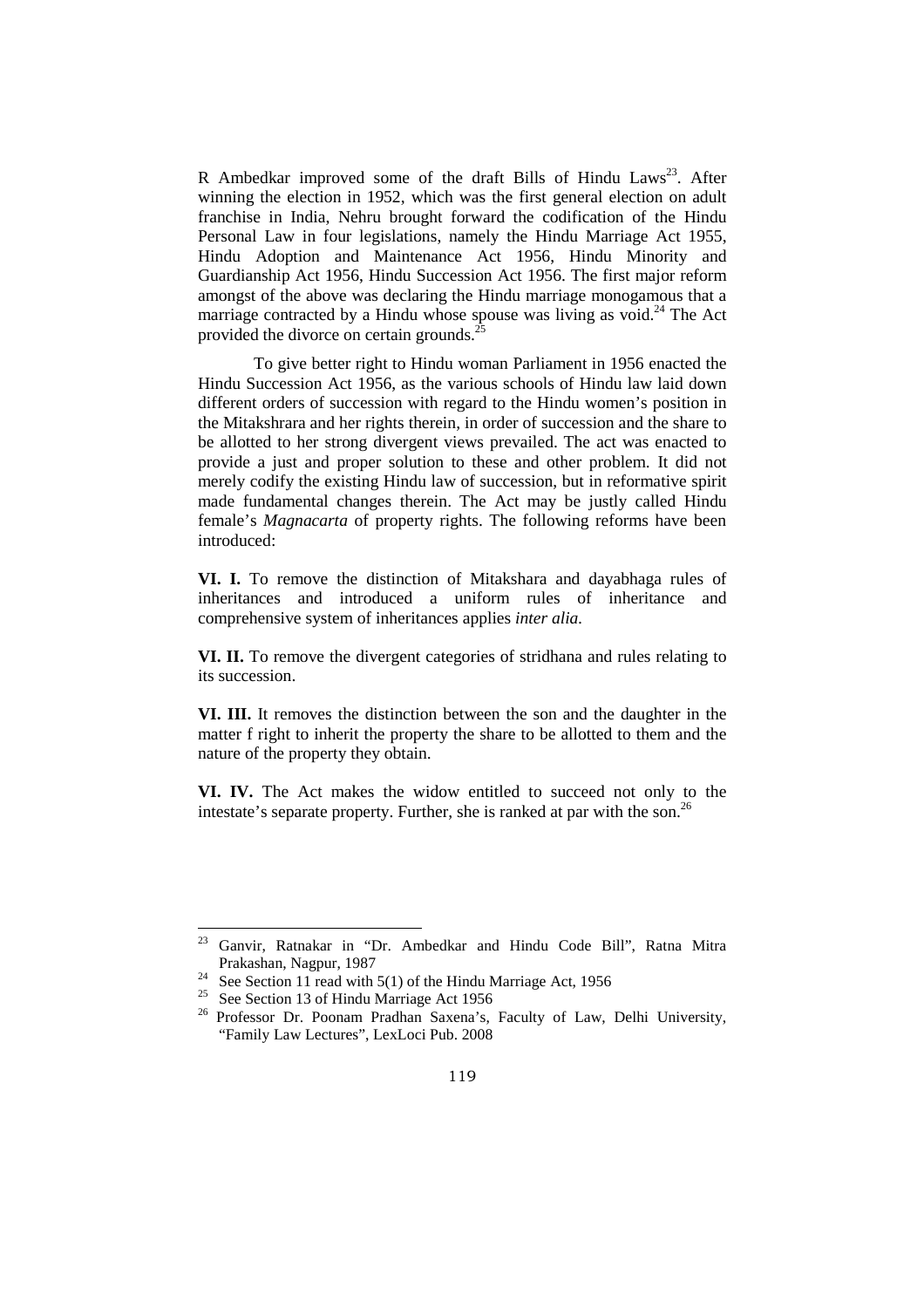#### **VII. Landmark Steps toward Gender Justice and Women's Right:**

The Dowry Prohibition Act 1961 was first women oriented legislation which was enacted to curb the dowry menace. The post marriage demands for dowry were not covered by the definitional aspect provided in the Act. The definition was therefore amended in 1984 and post marriage demands were also included in the definition of dowry as per the Act. Section 6 of the Act has significant weightage as it deals with the recovery of dowry. It provides that if any person other than the woman in connection with whose marriage it is given receives the dowry, he shall return it to the woman within a specified period and until so returned he shall retain it in trust for her benefit. If he fail to deliver the said dowry articles to the woman, he is liable to punishment provided under the Act<sup>27</sup>. In *Pratiba Rani v. Suraj Kumar*, the Supreme Court had held that a Hindu married woman was the absolute owner of her streedhan property and the husband who ill treated her and turned her out from the matrimonial home without returning her dowry was guilty of the offence criminal breach of trust as defined under section  $406$  of the IPC.<sup>28</sup> The Dowry Prohibition Act is a secular legislation and applies to all communities. Increase number of dowry deaths prompted the parliament to make several changes and add several provisions to the IPC, the Cr.P.C and the Indian Evidence Act. Two provisions were made in the IPC against domestic violence i.e. sec. 498A which makes cruelty to a married woman by her husband or her in-laws punishable with 3 years imprisonment. Again the significant amendment incorporated in Cr.P.C by inserting section 198A which saying that cognizance of an offence of cruel treatment under section 498A must be taken on the police report or upon a complaint made by the aggrieved person or by her father or mother or brother or sister with the permission of the court.<sup>2</sup>

Section 304-B was added to the IPC by the Criminal Law Amendment Act passed in 1986. This section starts with the title 'dowry death'. This section provides that where the death of a woman caused by any burns or bodily injury or occurs otherwise that normal circumstances within seven years of her marriage be called dowry death and such husband or relatives shall be deemed to have caused her death. These provisions impose burden of proof on the accused which earlier lay on the prosecution. Section 174 of the Cr.P.C was amended to provide that in case of woman dies or commit suicide within seven years of her marriage, a post mortem report and other investigation must be made. Thus we have three provisions dealing with the problem of domestic violence and no doubt these provisions have

 $\overline{a}$ 

<sup>&</sup>lt;sup>27</sup> See Sec. 2 and Sec. 6 of Dowry Prohibition Act 1961

<sup>28</sup> *Pratiba Rani v. Suraj Kumar*, (1985) 2 SCC 370

See Sec. 498A of Indian Pencal Code 1860 and Sec 198A of Cr.P.C for detailed defination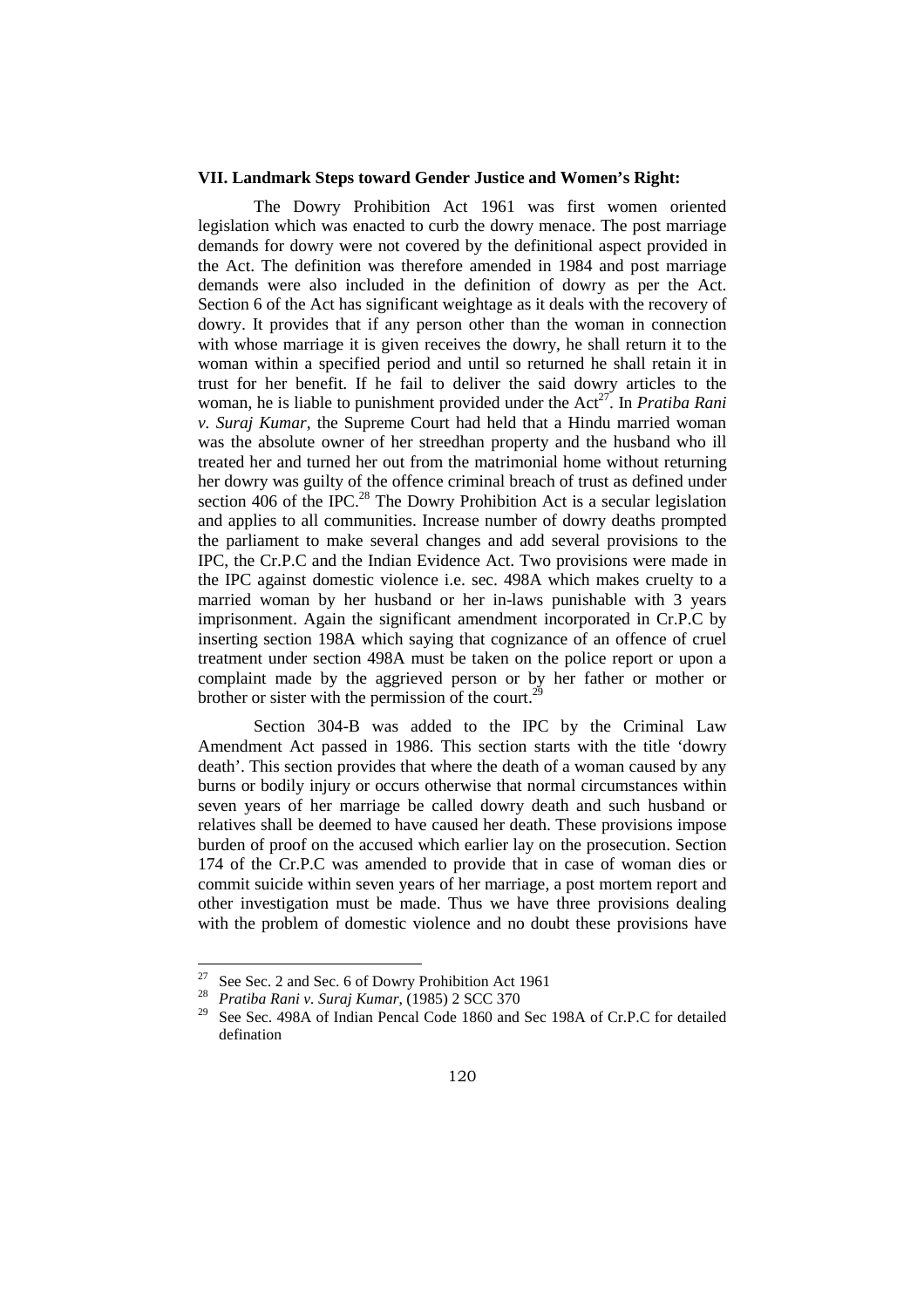significantly provides a sense of security and protection of all kind of gender based atrocities and cruelties.

The Hindu Succession (Amendments) Act 2005 is another land mark legislation which provides property rights to woman. After 50 years the government finally address some persisting gender inequalities in the 1956 Hindi Succession Act which itself was path breaking. The 2005 Act covers inequalities on several fronts; agricultural land, Mitakshara joint family property, parental dwelling house and certain widow's right. Some anomalies persist, but first consider the achievements.<sup>30</sup>

The 2005 Act brings all agricultural land on par with other property and makes Hindu women's inheritance rights in land legally equal to men's across states, overriding any inconsistent state laws. This can benefit million of women dependent on agriculture for survival. The 1956 Hindu Succession Act distinguished between separate property and joint family property of a (non matrilineal) Hindu male dying intestate (without leaving a will) devolves, in the first instance equally on his class I heirs namely son, daughter, widow and mother (plus specifies heirs of predeceased children). If previously governed by Dayabhaga, this rule applied also to joint family property. But if previously governed by Mitakshara (which cover most of India) a different rule applied. In the deceased man's notional share in Mitakshara joint family property, the class I heirs were entitled to equal shares. But sons as coparceners in the joint family property additionally had a direct birth right to an independent share; while female heirs (e.g. daughter, widow, mother) had claims only in the deceased's notional portion. Also, sons could demand partition, daughters could not. $31$ 

The 2005 Act does not touch separate property (except broadening the class I heirs). But it includes daughters as coparceners in the Mitakshara joint family property, with the same birthright as sons to shares to claim partition and (by presumption) to become Karta (Manager), while also sharing the liabilities. In addition, the Act makes the heirs of predeceased sons and daughters more equal, by including as class I heirs two generations of children of predeceased daughters as was already the case for sons. Dwelling house, widows claim, third the Act deletes section 23 of the 1956 Hindu Succession Act thereby giving all daughters (married or not) the same rights as sons to reside in or seek partition of the family dwelling house. Section 23 did not allow married daughters (unless separated, deserted or widowed) even residence rights in the parental home. Unmarried daughters had residence rights but could not demand partition. Fourth the Act deletes Section 24 of the 1956 Hindu Succession Act which barred certain widows

<sup>&</sup>lt;sup>30</sup> Professor Dr. Poonam Pradhan Saxena's, Faculty of Law, Delhi University, "Family Law Lectures", LexLoci Pub. 2008

 $31$  Ibid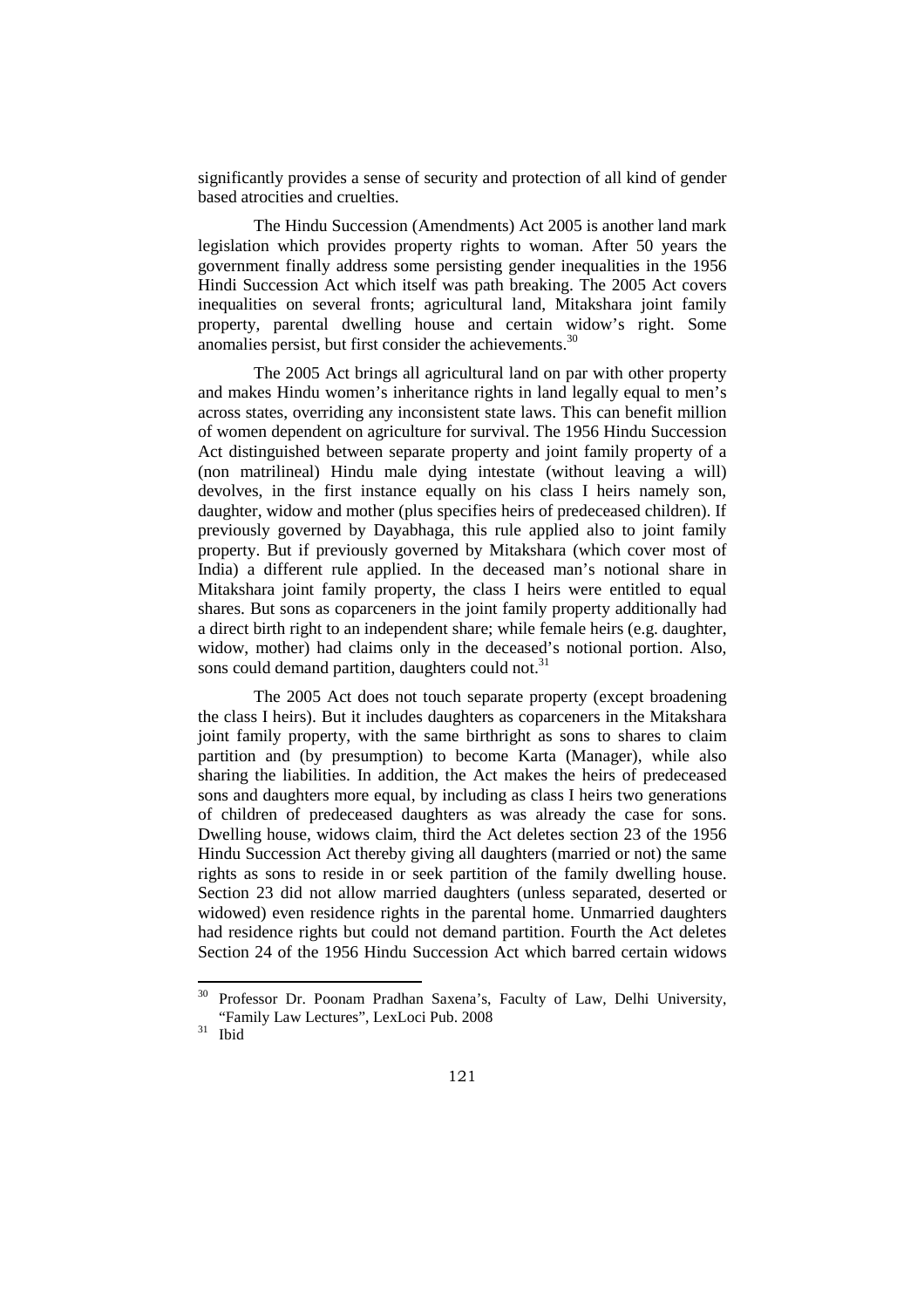such as those of the predeceased sons, from the inheriting the deceased's property if they had remarried. Now they can so inherit.

The deplorable situation of women has also attracted the human rights approach. In addition to 23 main human rights conventions of general in nature, UN has adopted five conventions exclusively dealing with women. These are; UN Convention on Elimination of All Forms of Discrimination against Women; Convention on Political Rights of Women; Convention on Consent of Marriage, Minimum Age of Marriage and Registration of Marriage; Convention on Nationality of Women and Convention on the Recovery Board of Maintenance. Keeping in view injustices to women, there is emergence of feminist jurisprudence and gender justice. The Courts are taking a front seat in the journey of restoration of dignity of women and protection their human rights. Indian judiciary has played a pivotal role in establishing the gender equal society.

## **VIII. Concluding Remarks:**

India is land of laws there are many laws which regulates every sphere of human life. Still, we could not stopped some of the evils of our society mainly the gender based atrocities and cruelties against women. The rampant of violations of women's rights takes many forms and shapes, most importantly the rising graph of sexual and physical violence and harassments against women, female foeticide another matter of great concern and there is no solution of this gigantic problem as sex ratio decimated rapidly. Rampant of dowry deaths still prevailed horribly in our society, sati and denial of her autonomy to get marry (killing girls if they get married against the wishes of her parents) according to her own wish are worst form of gender based violence. All these pose a serious question mark on existing legislative provisions which have been enacted to ameliorate the deplorable condition of women.

Despite the fact that women participated equally in the freedom struggle and under the Constitution and law, have equal political rights as men enabling them to take part effectively in the administration of the country has had little effect as they are negligibly represented in politics. Their representation in the parliament and state legislatures are far below the expected numbers. This has led to the demand of 33% reservation for women in the Parliament and state legislatures. Under Article 40 of the Directive principles of Indian Constitution state that "State shall take steps to organise village Panchayats and endow them such powers and authority as may be necessary to enable them to functions as units of self government." The  $73<sup>rd</sup>$  and  $74<sup>th</sup>$  Amendment of the Indian Constitution effected in 1992 provide for reservation of seats for women in Elections to Panchayats and Municipalities. Reservation seats for women in Panchayats and